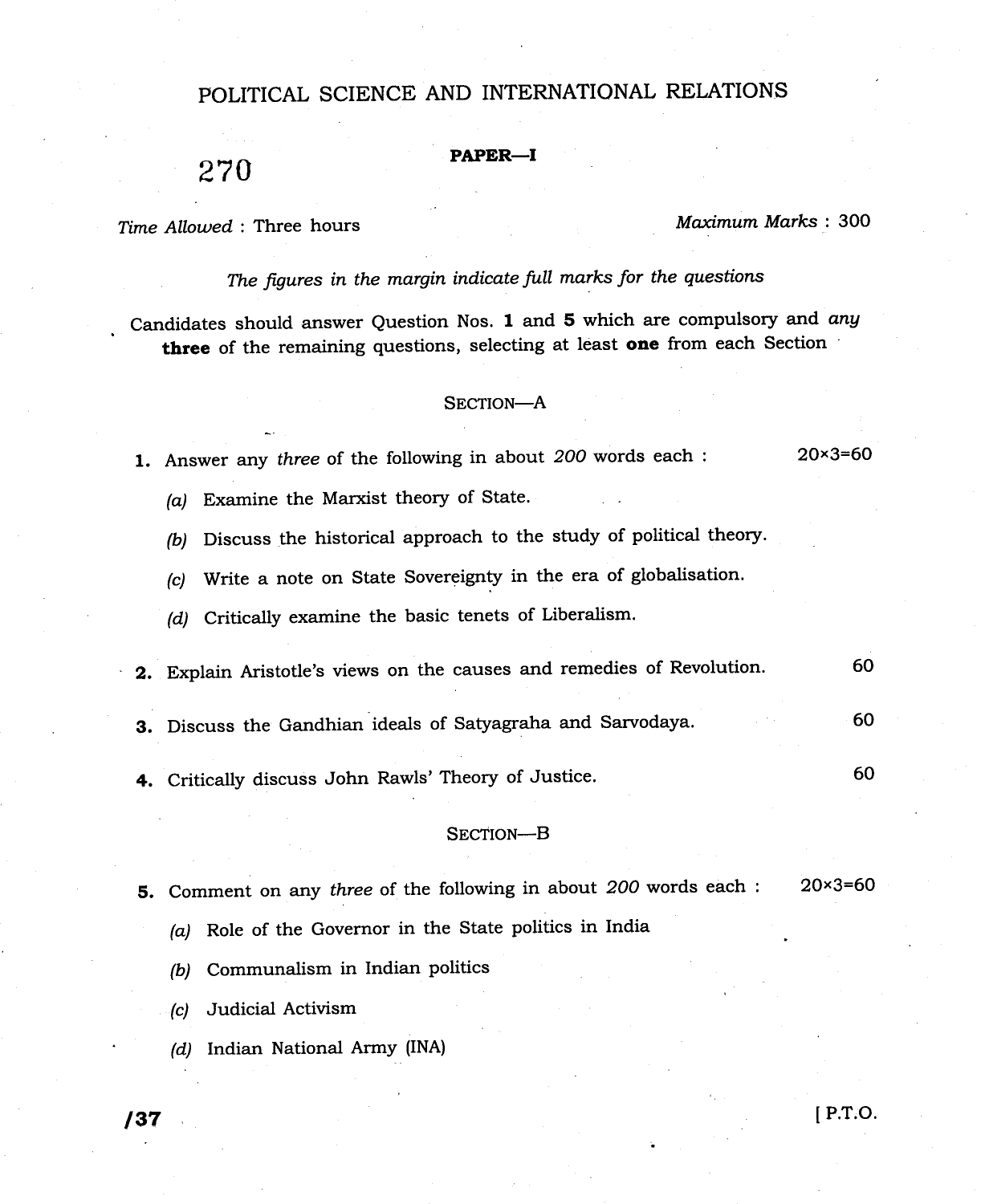| 6. Examine the role of women in India's freedom struggle.                 | 60 |
|---------------------------------------------------------------------------|----|
| 7. Discuss the major factors for the rise of coalition politics in India. | 60 |
| 8. Discuss Jawaharlal Nehru's views on Democracy and Socialism.           | 60 |

 $\star$ 

 $/37$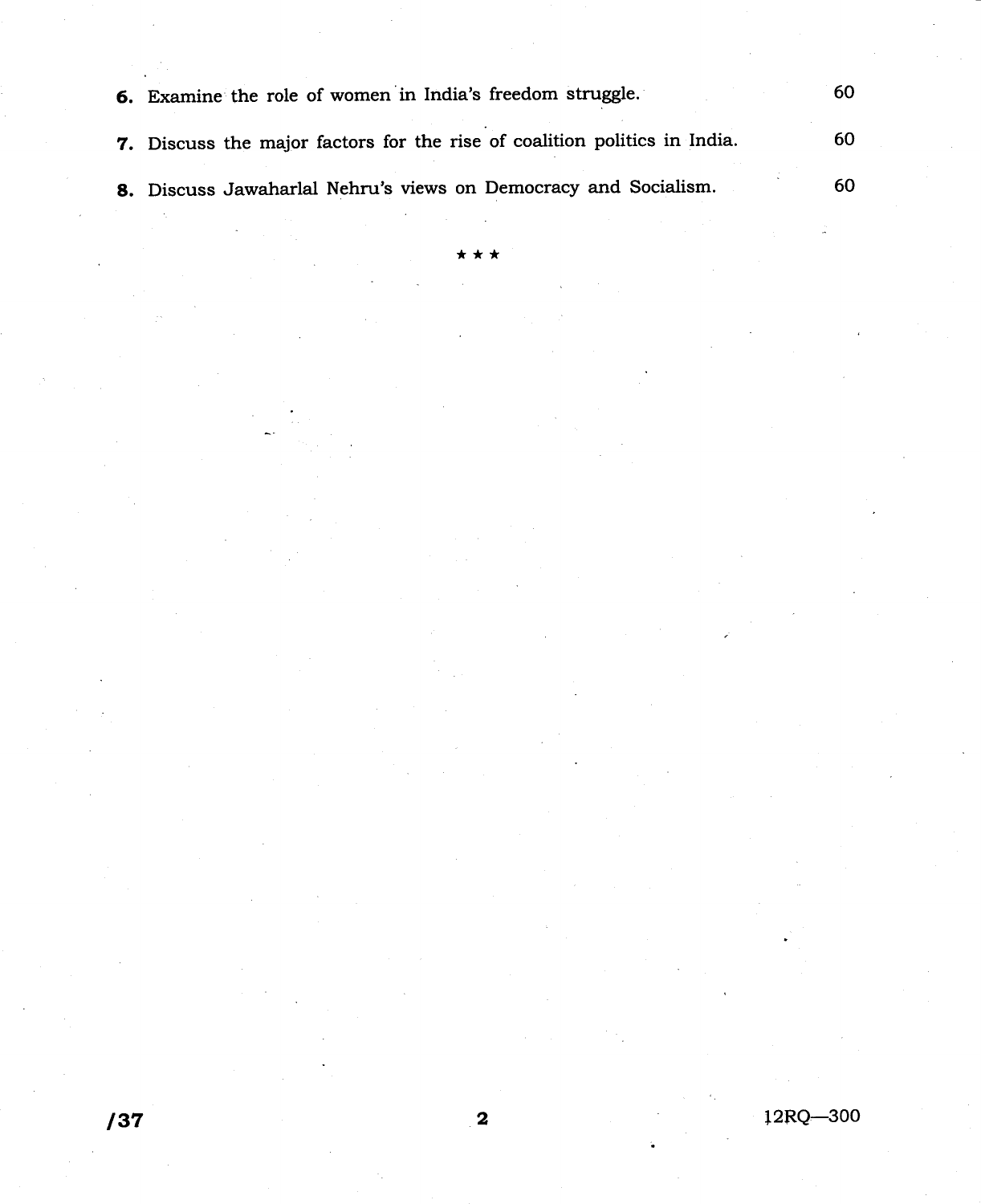## POLITICAL SCIENCE AND INTERNATIONAL RELATIONS

### PAPER-II

124

Time Allowed: Three hours and the material method of Maximum Marks : 300

 $[$  P.T. $\dot{O}$ .

60

The figures in the margin indicate full marks for the questions

Candidates should answer Question Nos, 1 and 5 which are compulsory and any three of the remaining questions, selecting at least one from each Section

#### SECTION-A

1. Answer any three of the following in about 200 words each :  $20 \times 3 = 60$ 

- (a) Discuss the political economy approach to the study of comparative politics.
- $(b)$  Examine the systems theory of international politics.
- (c) Discuss the concept of 'balance of power'.
- (d) Write a note on UNICEF.
- 2. Examine the causes for the rise of Gulf War. Evaluate the current situation in the Gulf region. 60
- 3. Discuss the nature and phases of the Cold War.
- 4. Discuss the role of SAARC in building peace and cooperation in South Asia. 60

#### SECTION-B

- **5.** Answer any three of the following in about  $200$  words each :  $20 \times 3 = 60$ 
	- (a) Evaluate India's role in Non-Alignment Movement.
	- (b) Write a note on India's role in global disarmament.
	- (c) Evaluate India's relation with Bangladesh.
	- (d) Write a note on Kashmir question in India's foreign policy.